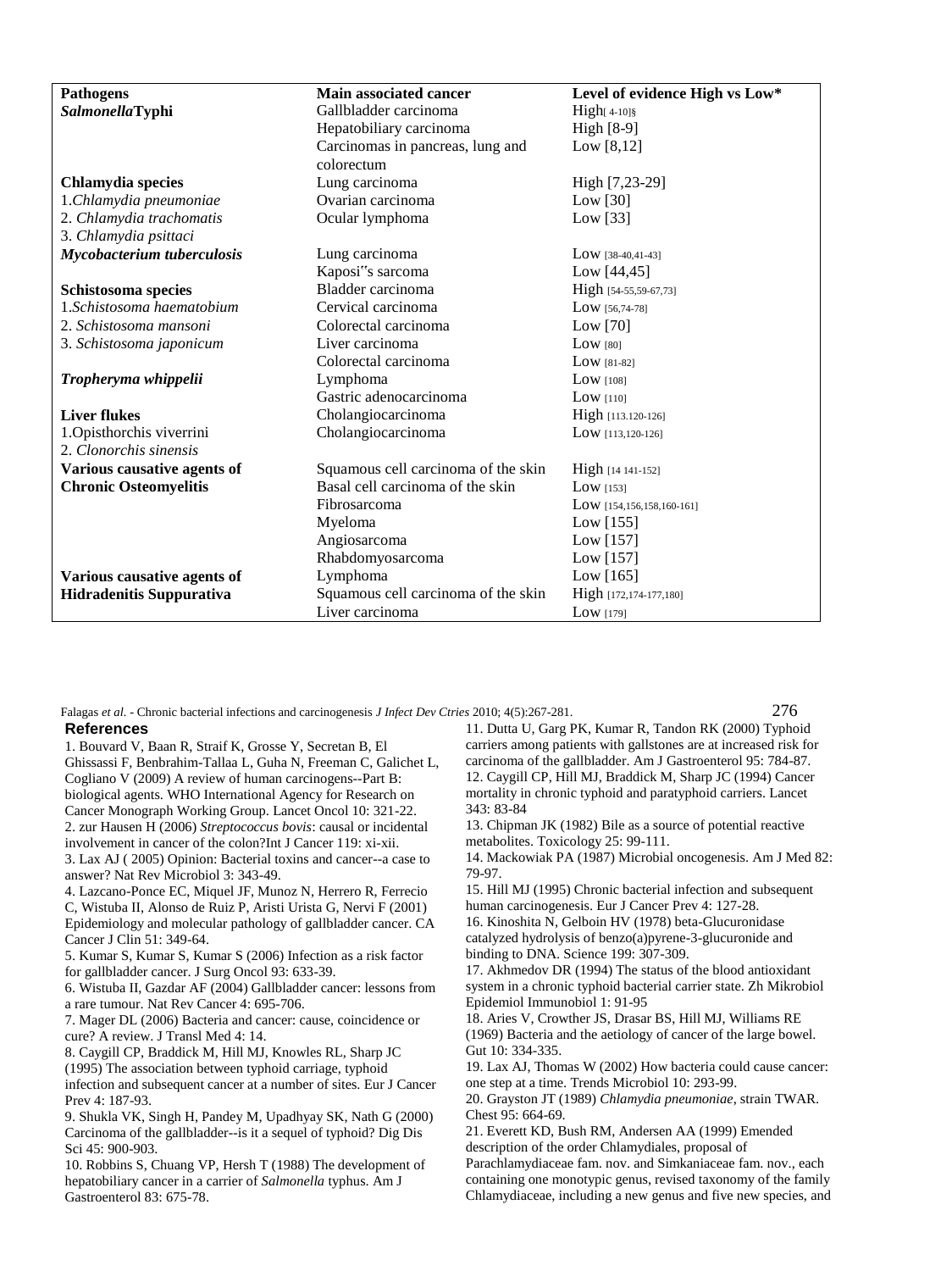standards for the identification of organisms. Int J Syst Bacteriol 49: 415-40.

22. Saikku P (1992) The epidemiology and significance of *Chlamydia pneumoniae*. J Infect 25 Suppl 1: 27-34.

23. Kocazeybek B (2003) Chronic *Chlamydophila pneumoniae*  infection in lung cancer, a risk factor: a case-control study. J Med Microbiol 52: 721-26.

24. Koyi H, Brandén E, Gnarpe J, Gnarpe H, Steen B (2001) An association between chronic infection with *Chlamydia pneumoniae* and lung cancer. A prospective 2-year study. APMIS  $109.572-80$ 

25. Littman AJ, Thornquist MD, White E, Jackson LA, Goodman GE, Vaughan TL (2004) Prior lung disease and risk of lung cancer in a large prospective study. Cancer Causes Control 15: 819-27. 26. Anttila T, Koskela P, Leinonen M, Laukkanen P, Hakulinen T,

Lehtinen M, Pukkala E, Paavonen J, Saikku P (2003) *Chlamydia pneumoniae* infection and the risk of female early-onset lung cancer. Int J Cancer 107: 681-82.

27. Laurila AL, Anttila T, Läärä E, Bloigu A, Virtamo J, Albanes D, Leinonen M, Saikku P (1997a) Serological evidence of an association between Chlamydia pneumoniae infection and lung cancer. Int J Cancer 74: 31-34.

28. Koyi H, Brandén E, Gnarpe J, Gnarpe H, Arnholm B, Hillerdal G (1999) *Chlamydia pneumoniae* may be associated with lung cancer. Preliminary report on a seroepidemiological study. APMIS 107: 828-32.

29. Laurila AL, Von Hertzen L, Saikku P (1997b) *Chlamydia pneumoniae* and chronic lung diseases. Scand J Infect Dis Suppl 104: 34-36.

30. Quirk JT, Kupinski JM (2001) Chronic infection, inflammation, and epithelial ovarian cancer. Med Hypotheses 57: 426-28.

31. Anttila TI, Lehtinen T, Leinonen M, Bloigu A, Koskela P, Lehtinen M, Saikku P (1998) Serological evidence of an association between chlamydial infections and malignant lymphomas. Br J Haematol 103: 150-56.

32. Jaffe ES (2004) Common threads of mucosa-associated lymphoid tissue lymphoma pathogenesis: from infection to translocation. J Natl Cancer Inst 96: 571-73.

33. Ferreri AJ, Guidoboni M, Ponzoni M, De Conciliis C, Dell'Oro S, Fleischhauer K, Caggiari L, Lettini AA, Dal Cin E, Ieri R, Freschi M, Villa E, Boiocchi M, Dolcetti R. (2004) Evidence for an association between Chlamydia psittaci and ocular adnexal lymphomas. J Natl Cancer Inst 96: 586-94. 34. Lehtinen M, Ogmundsdottir HM, Bloigu A, Hakulinen T, Hemminki E, Gudnadottir M, Kjartansdottir A, Paavonen J,

Pukkala E, Tulinius H, Lehtinen T, Koskela P (2005) Falagas *et al. -* Chronic bacterial infections and carcinogenesis *J Infect Dev Ctries* 2010; 4(5):267-281. 277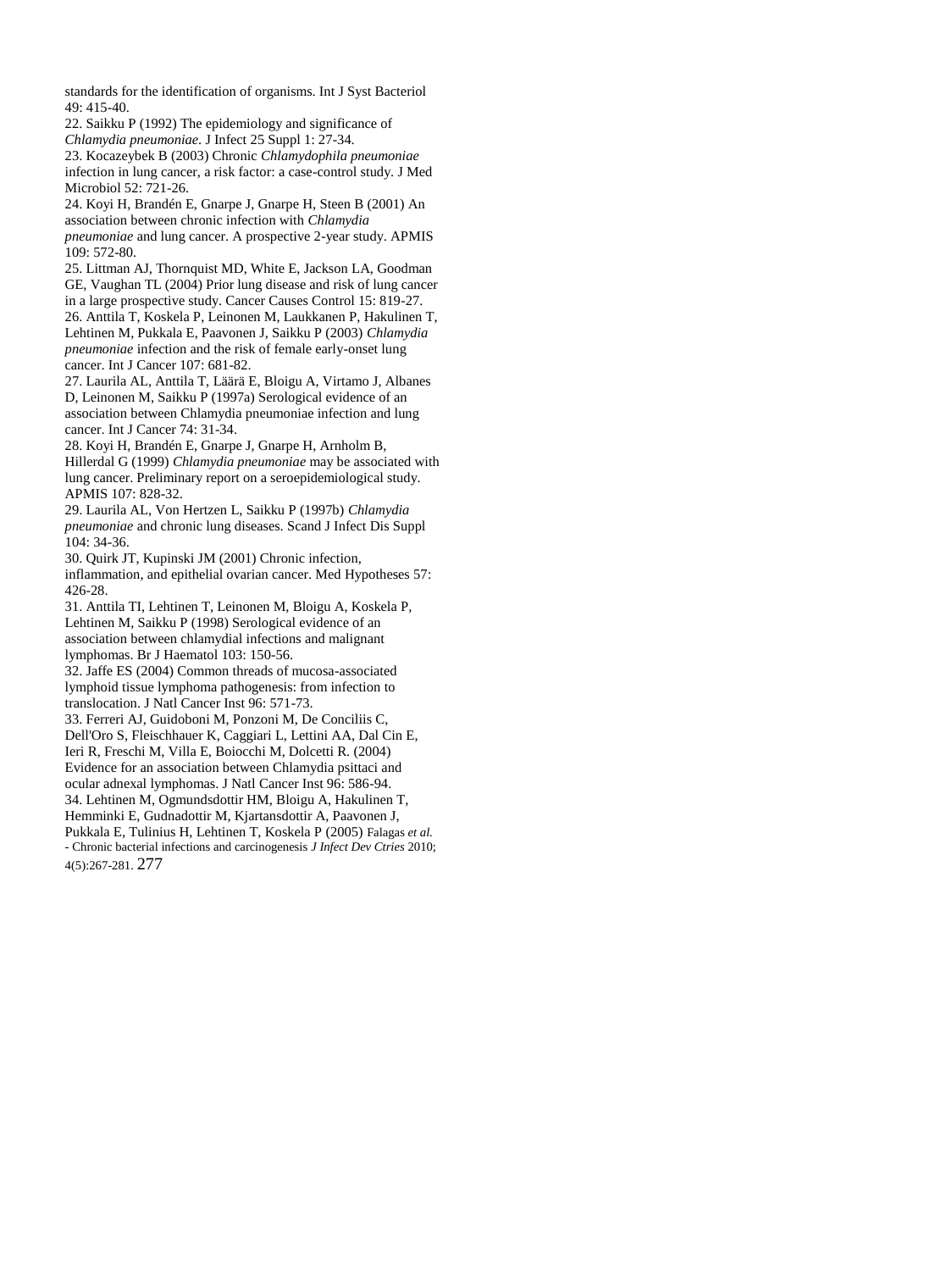Associations between three types of maternal bacterial infection and risk of leukemia in the offspring.Am J Epidemiol 162: 662-67. 35. Ohshima H, Bartsch H (1994) Chronic infections and inflammatory processes as cancer risk factors: possible role of nitric oxide in carcinogenesis. Mutat Res 305: 253-64. 36. Redecke V, Dalhoff K, Bohnet S, Braun J, Maass M (1998) Interaction of *Chlamydia pneumoniae* and human alveolar macrophages: infection and inflammatory response. Am J Respir Cell Mol Biol 19: 721-27.

37. Fan T, Lu H, Hu H, Shi L, McClarty GA, Nance DM, Greenberg AH, Zhong G (1998) Inhibition of apoptosis in chlamydia-infected cells: blockade of mitochondrial cytochrome c release and caspase activation. J Exp Med 187: 487-96. 38. Onuigbo WI (1975) Some nineteenth century ideas on links between tuberculous and cancerous diseases of the lung. Br J Dis Chest 69: 207-10.

39. Steinitz R (1965) Pulmonary tuberculosis and carcinoma of the lung. A survey from two population-based disease registers. Am Rev Respir Dis 92:758-66.

40. Farwell DJ, Rutledge LJ, Bryant LR, Schechter FG (1978) Localization of bronchogenic carcinoma in tuberculous lobes. South Med J 71: 377-79.

41. Brownson RC, Alavanja MC (2000) Previous lung disease and lung cancer risk among women (United States). Cancer Causes Control 11: 853-58.

42. Song LY, Yan WS, Zhao T (2002) Detection of *Mycobacterium tuberculosis* in lung cancer tissue by indirect in situ nested PCR. Di Yi Jun Yi Da Xue Xue Bao 22:992-93. 43. Kreuzer M, Heinrich J, Kreienbrock L, Rosario AS, Gerken

M, Wichmann HE (2002) Risk factors for lung cancer among nonsmoking women. Int J Cancer 100: 706-13.

44. Barete S, Calvez V, Mouquet C, Barrou B, Kreis H, Dantal J, Dorent R, Durand F, Dimitrov Y, Dupin N, Marcelin AG, Piette JC, Bitker MO, Francès C (2000) Clinical features and contribution of virological findings to the management of Kaposi sarcoma in organ-allograft recipients. Arch Dermatol 136: 1452- 58.

45. Tamburini J, Grimaldi D, Chiche JD, Bricaire F, Bossi P (2007) Cytokine pattern in Kaposi's sarcoma associated with immune restoration disease in HIV and tuberculosis co-infected patients. AIDS 21: 1980-83.

46. Browne M, Healy TM (1982) Coexisting carcinoma and active tuberculosis of the lung: 24 patients. Ir J Med Sci 151: 75-78.

47. Kung IT, Lui IO, Loke SL, Khin MA, Mok CK, Lam WK, So SY (1985) Pulmonary scar cancer. A pathologic reappraisal. Am J Surg Pathol 9: 391-400.

48. Flance IJ (1991) Scar cancer of the lung. JAMA 266: 2003-04 49. Kuper H, Adami HO, Trichopoulos D 2000 Infections as a major preventable cause of human cancer. J Intern Med 248: 171- 83.

50. Nash TE, Cheever AW, Ottesen EA, Cook JA (1982) Schistosome infections in humans: perspectives and recent findings. NIH conference. Ann Intern Med 97: 740-54.

51. The control of schistosomiasis (1993) Second report of the WHO Expert Committee. World Health Organ Tech Rep Ser 830: 1-86.

52. Sherif M, El-Mawla NG, El-Bolkainy N, Badawi S, Awwad H (1975) Clinical staging of malignant lymphoma in patients suspected to have hepato-splenic schistosomiasis. J Trop Med Hyg 78: 67-70.

53. Cheever AW, Kuntz RE, Moore JA, Bryan GT, Brown RR (1976) Animal model of human disease: carcinoma of the urinary bladder in *Schistosoma haematobium* infection. Am J Pathol 84: 673-76.

54. Cheever AW (1978) Schistosomiasis and neoplasia. J Natl Cancer Inst 61: 13-18.

55. Schwartz DA (1981) Helminths in the induction of cancer II. *Schistosoma haematobium* and bladder cancer.Trop Geogr Med  $33 \cdot 1 - 7$ 

56. Schwartz DA (1984) Carcinoma of the uterine cervix and schistosomiasis in West Africa. Gynecol Oncol 19: 365-70. 57. World Health Organization. 1994. Evaluation of carcinogenic risk to humans. Schistosomes, liver flukes and Helicobacter pylori. IARC Monogr. 61: 45–119.

58. Koraitim MM, Metwalli NE, Atta MA, el-Sadr AA (1995) Changing age incidence and pathological types of schistosomaassociated bladder carcinoma. J Urol 154: 1714-16.

59. Mostafa MH, Sheweita SA, O'Connor PJ (1999) Relationship between schistosomiasis and bladder cancer. Clin Microbiol Rev 12: 97-111.

60. Chevlen EM, Awwad HK, Ziegler JL, Elsebai I (1979) Cancer of the bilharzial bladder. Int J Radiat Oncol Biol Phys 5: 921-26.

61. Hashem M, Boutros K (1961) The influence of bilharzial infection on the carcinogenesis of the mouse bladder. An experimental study. J Egypt Med Assoc 44: 598-606.

62. Cohen SM, Johansson SL (1992) Epidemiology and etiology of bladder cancer. Urol Clin North Am 19: 421-28.

63. Badawi AF, Mostafa MH (1993) Possible mechanisms of alteration in the capacities of carcinogen metabolizing enzymes during schistosomiasis and their role in bladder cancer induction. J Int Med Res 21: 281-305.

64. Badawi AF, Mostafa MH, Aboul-Azm T, Haboubi NY, O'Connor PJ, Cooper DP (1992) Promutagenic methylation damage in bladder DNA from patients with bladder cancer associated with schistosomiasis and from normal individuals. Carcinogenesis 13: 877-81.

65. Mostafa MH, Helmi S, Badawi AF, Tricker AR, Spiegelhalder B, Preussmann R (1994) Nitrate, nitrite and volatile N-nitroso compounds in the urine of *Schistosoma haematobium* and *Schistosoma mansoni* infected patients. Carcinogenesis 15: 619-25.

66. Lucas SB (1982) Squamous cell carcinoma of the bladder and schistosomiasis. East Afr Med J 59: 345-51.

67. Al-Shukri S, Alwan MH, Nayef M, Rahman AA (1987) Bilharziasis in malignant tumours of the urinary bladder. Br J Urol 59: 59-62.

68. [No authors listed] (1994) Infection with liver flukes (*Opisthorchis viverrini*, *Opisthorchis felineus* and *Clonorchis sinensis*). IARC Monogr Eval Carcinog Risks Hum 61: 121-75. 69. Michaud DS, Platz EA, Giovannucci E (2007) Gonorrhoea and male bladder cancer in a prospective study. Br J Cancer 96: 169-71.

70. Madbouly KM, Senagore AJ, Mukerjee A, Hussien AM, Shehata MA, Navine P, Delaney CP, Fazio VW (2007) Colorectal cancer in a population with endemic *Schistosoma mansoni*: is this an at-risk population? Int J Colorectal Dis 22: 175-81.

71. Prates MD, Gillman J (1959) Carcinoma of the urinary bladder in the Portuguese East African with special Falagas *et al. -* Chronic bacterial infections and carcinogenesis *J Infect Dev Ctries* 2010; 4(5):267-281. 278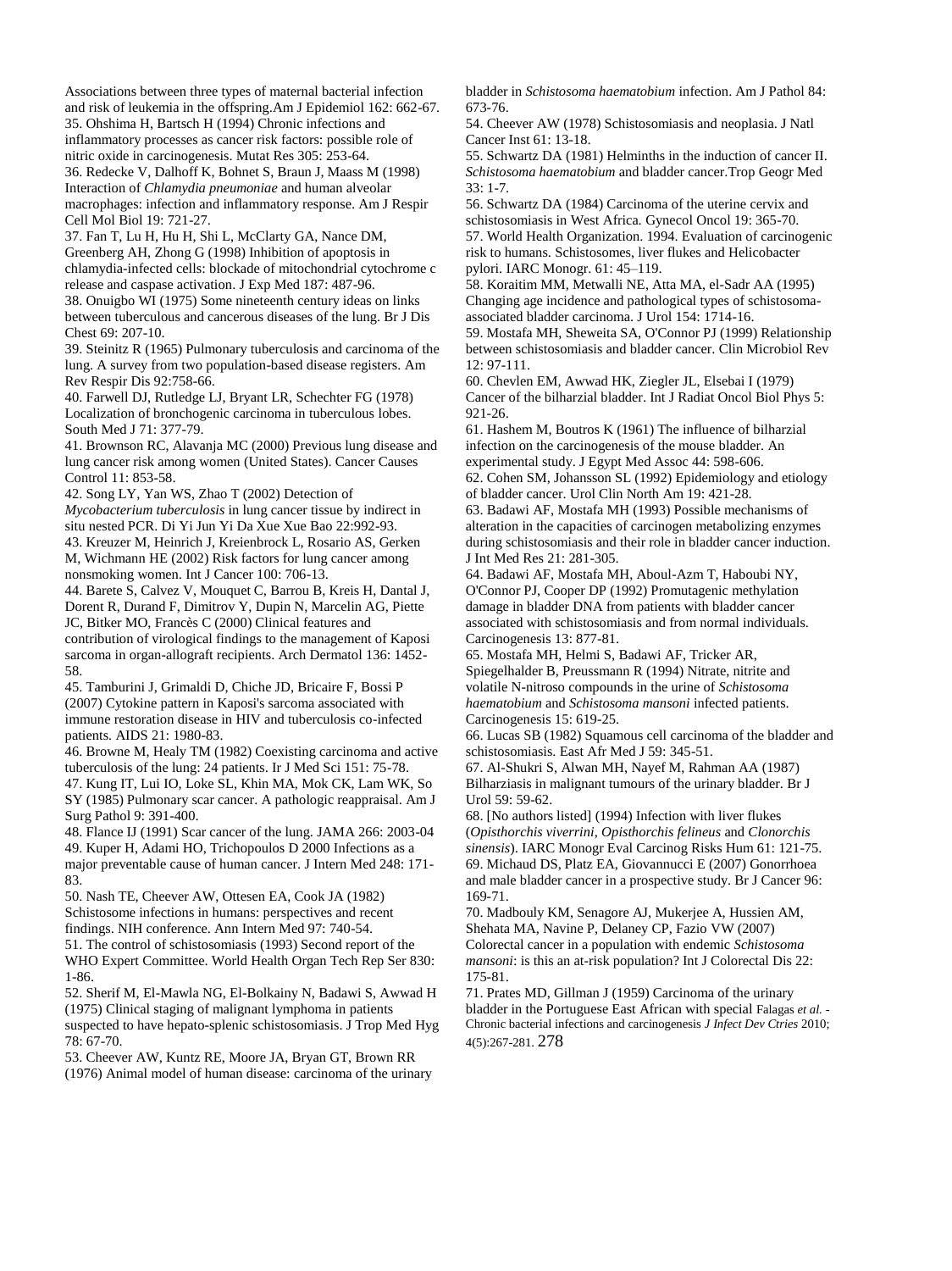reference to bilharzial cystitis and preneoplastic reactions. S Afr J Med Sci 24: 13-40.

72. Makhyoun NA, el-Kashlan KM, al-Ghorab MM, Mokhles AS (1971) Aetiological factors in bilharzial bladder cancer. J Trop Med Hyg 74: 73-78.

73. Johansson SL, Cohen SM (1997) Epidemiology and etiology of bladder cancer. Semin Surg Oncol 13 :291-98

74. Charlewood GP, Shippel S, Renton H. Schistosomiasis in

gynaecology (1949) J Obstet Gynaecol Br Emp 56: 367-85.

75. Badawy AH (1962) Schistosomiasis of the cervix. Br Med J 1: 369-72.

76. Berry A. (1966) A cytopathological and histopathological study of bilharziasis of the female genital tract. J Pathol Bacteriol 91: 325-38.

77. Youssef AF, Fayad MM, Shafeek MA (1970) Bilharziasis of the cervix uteri. J Obstet Gynaecol Br Commonw 77: 847-51. 78. Al-Adnani MS, Saleh KM (1982) Extraurinary

schistosomiasis in Southern Iraq. Histopathology 6: 747-52. 79. Coelho LH, Carvalho G, Carvalho JM (1979) Carcinoma *in situ* and invasive squamous cell carcinoma associated with schistosomiasis of the uterine cervix a report of three cases. Acta Cytol 23: 45-48.

80. Nakashima T, Okuda K, Kojiro M, Sakamoto K, Kubo Y (1975) Primary liver cancer coincident with Schistosomiasis japonica. A study of 24 necropsies. Cancer 36: 1483-89.

81. Shindo K (1976) Significance of *Schistosomiasis japonica* in the development of cancer of the large intestine: report of a case and review of the literature. Dis Colon Rectum. 19: 460-69. 82. Schwartz, DA (1983) The significance of schistosomiasis in the development of colorectal cancer in the Philippines, Directory of on-going research in cancer epidemiology 1983, Int. Agency

for Res on Cancer, Lyon, 598, p. 226. 83. Andrade ZA, Abreu WN (1971) Follicular lymphoma of the spleen in patients with hepatosplenic *Schistosomiasis mansoni*. Am J Trop Med Hyg 20: 237-43.

84. Rosin MP, Anwar WA, Ward AJ (1994) Inflammation, chromosomal instability, and cancer: the schistosomiasis model. Cancer Res 54: 1929s-1933s.

85. Rosin MP, Saad el Din Zaki S, Ward AJ, Anwar WA (1994) Involvement of inflammatory reactions and elevated cell proliferation in the development of bladder cancer in schistosomiasis patients. Mutat Res 305: 283-92.

86. Marletta MA (1988) Mammalian synthesis of nitrite, nitrate, nitric oxide, and N-nitrosating agents. Chem Res Toxicol 1: 249- 57.

87. Weitzman SA, Stossel TP (1981) Mutation caused by human phagocytes. Science 212: 546-47.

88. Weitberg AB (1989) Effect of combinations of antioxidants on phagocyte-induced sister-chromatid exchanges. Mutat Res 224: 1-4.

89. Shacter E, Beecham EJ, Covey JM, Kohn KW, Potter M (1988) Activated neutrophils induce prolonged DNA damage in neighboring cells. Carcinogenesis 9: 2297-304.

90. O'Brien PJ (1988) Radical formation during the peroxidase catalyzed metabolism of carcinogens and xenobiotics: the reactivity of these radicals with GSH, DNA, and unsaturated lipid. Free Radic Biol Med 4: 169-83.

91. Lehman JS Jr, Farid Z, Smith JH, Bassily S, el-Masry NA (1973) Urinary schistosomiasis in Egypt: clinical, radiological, bacteriological and parasitological correlations. Trans R Soc Trop Med Hyg 67: 384-99.

92. Tricker AR, Mostafa MH, Spiegelhalder B, Preussmann R (1989) Urinary excretion of nitrate, nitrite and N-nitroso

compounds in Schistosomiasis and bilharzia bladder cancer patients. Carcinogenesis 10: 547-52.

93. Hicks RM, Ismail MM, Walters CL, Beecham PT, Rabie MF, El Alamy MA (1982) Association of bacteriuria and urinary nitrosamine formation with *Schistosoma haematobium* infection in the Qalyub area of Egypt. Trans R Soc Trop Med Hyg 76: 519- 27.

94. Ishikawa J, Xu HJ, Hu SX, Yandell DW, Maeda S, Kamidono S, Benedict WF, Takahashi R (1991) Inactivation of the retinoblastoma gene in human bladder and renal cell carcinomas. Cancer Res 51: 5736-43.

95. Sidransky D, Von Eschenbach A, Tsai YC, Jones P, Summerhayes I, Marshall F, Paul M, Green P, Hamilton SR, Frost P, et al. (1991) Identification of p53 gene mutations in bladder cancers and urine samples. Science 252: 706-709. 96. Knowles MA, Williamson M (1993) Mutation of H-ras is infrequent in bladder cancer: confirmation by single-strand conformation polymorphism analysis, designed restriction fragment length polymorphisms, and direct sequencing. Cancer Res 53: 133-39.

97. Cohen SM, Ellwein LB (1990) Cell proliferation in carcinogenesis. Science 249: 1007-11.

98. Cohen SM, Purtilo DT, Ellwein LB (1991) Ideas in pathology. Pivotal role of increased cell proliferation in human carcinogenesis. Mod Pathol 4: 371-82.

99. Mohm J, Naumann R, Schuler U, Ehninger G (1998) Abdominal lymphomas, convulsive seizure and coma: a case of successfully treated, advanced Whipple's disease with cerebral involvement. Eur J Gastroenterol Hepatol 10: 893-95.

100. Wang S, Ernst LM, Smith BR, Tallini G, Howe JG, Crouch J, Cooper DL (2003) Systemic *Tropheryma whippleii* infection associated with monoclonal B-cell proliferation: a *Helicobacter pylori*-type pathogenesis? Arch Pathol Lab Med 127: 1619-22. 101. Walter R, Bachmann SP, Schaffner A, Rüegg R, Schoedon

G (2001) Bone marrow involvement in Whipple's disease: rarely reported, but really rare? Br J Haematol 112: 677-79.

102. Löhr M, Stenzel W, Plum G, Gross WP, Deckert M, Klug N (2004) Whipple disease confined to the central nervous system presenting as a solitary frontal tumor. Case report. J Neurosurg 101: 336-39.

103. Jaubert D, Gisserot D, Levot J, Boyer B, Moreau X, Hauteville D (1988) Pseudolymphomatous aspects of mesenteric lymphadenopathies in Whipple's disease. Value of x-ray computed tomography monitoring. Ann Med Interne (Paris) 139: 341-43.

104. Chételat CA, Brühlmann W, Ammann RW (1985) Malignant-appearing retroperitoneal lymphography findings in Whipple's disease--a source of possible misdiagnosis. Schweiz Med Wochenschr 115: 364-68.

105. von Herbay A, Windler F, Heckmayr M, Langkowski J, Kraas E, Otto HF (1987) Abdominal pseudotumor as the clinical manifestation of Whipple's disease. T-cell index as an indicator of disease activity and a parameter of the duration of therapy? Dtsch Med Wochenschr. 112: 1621-25.

106. Kortsik CS, Heine M, Staedt U, Kirschstein W, Gladisch R (1989) Malignant tumor-like abdominal lymphoma in Whipple's disease. Dtsch Med Wochenschr 114: 1107-09.

107. Kraus I, Lehnert M, Pristautz H, Sixl B, Krejs GJ (1989) Whipple's disease: abdominal lymphoma, intermittent fever Falagas *et al. -* Chronic bacterial infections and carcinogenesis *J Infect Dev Ctries* 2010; 4(5):267-281. 279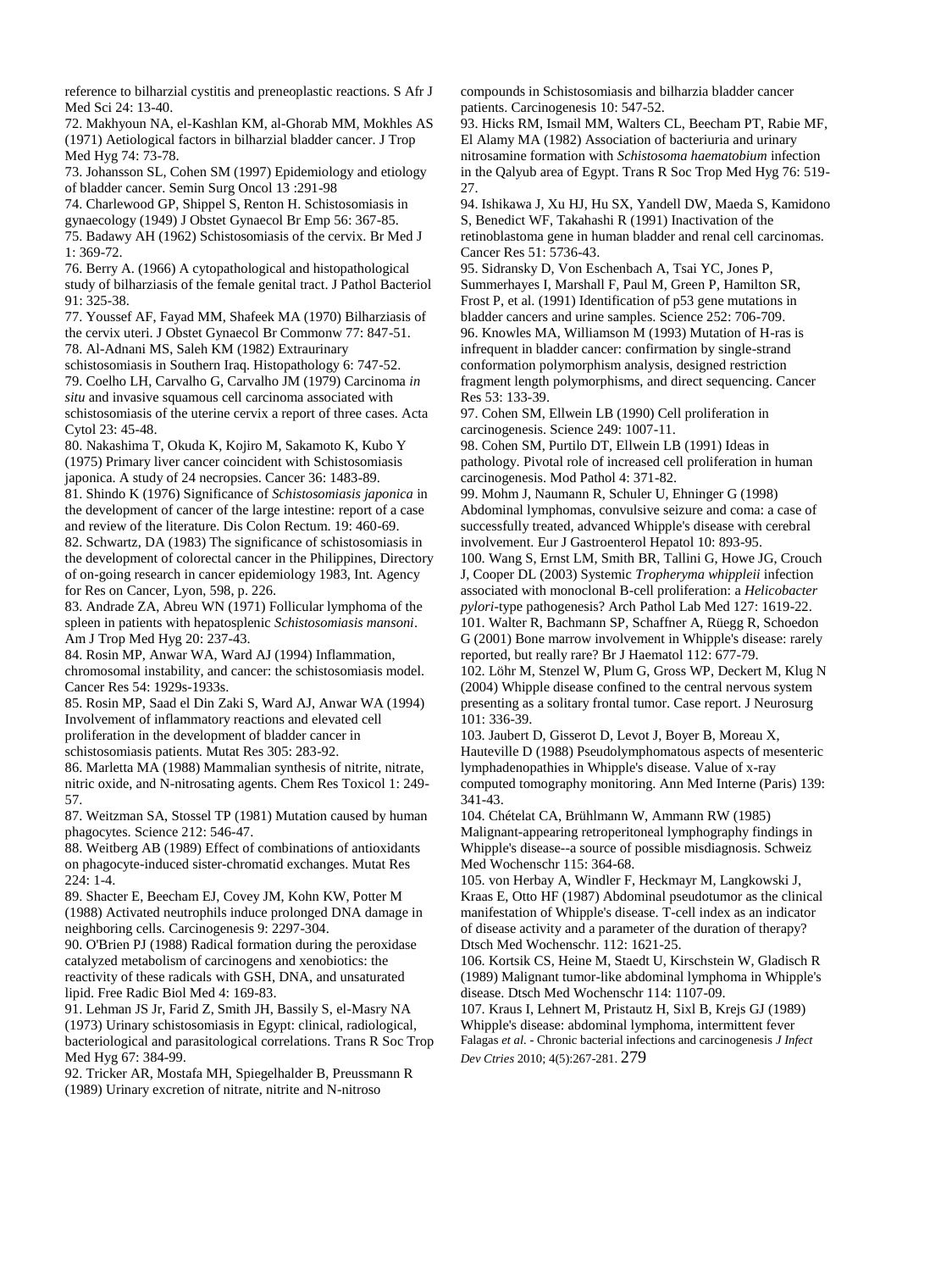and recurrent arthralgias. Dtsch Med Wochenschr 114: 1207-09. 108. Gillen CD, Coddington R, Monteith PG, Taylor RH (1993) Extraintestinal lymphoma in association with Whipple's disease. Gut 34: 1627-29.

109. Gruner U, Goesch P, Donner A, Peters U (2001) Whipple disease and non-Hodgkin lymphoma. Z Gastroenterol 39: 305-09. 110. Cadenas F, Sánchez-Lombraña JL, Pérez R, Lomo FJ, Madrigal Rubiales B, Vivas S, Rodrigo L (1999) Persistent leucocytosis as initial manifestation of Whipple's disease and development of gastric cancer in the follow up. Rev Esp Enferm Dig 91: 785-88.

111. Sebók P, Takács I, Szabó G, Zeher M, Matolcsy A, Szegedi G, Semsei I (1997) The presence of t(14;18) chromosome translocation in various types of diseases. Orv Hetil 138: 3301- 05.

112. Khurana S, Dubey ML, Malla N (2005) Association of parasitic infections and cancers. Indian J Med Microbiol 23: 74- 79.

113. Schwartz DA (1980) Helminths in the induction of cancer: *Opisthorchis viverrini*, *Clonorchis sinensis* and

cholangiocarcinoma. Trop Geogr Med 32: 95-100.

114. Keiser J, Utzinger J (2005) Emerging foodborne trematodiasis. Emerg Infect Dis 11: 1507-14.

115. [No authors listed] (1994) Schistosomes, liver flukes and *Helicobacter pylori*. IARC Working Group on the Evaluation of Carcinogenic Risks to Humans. Lyon, 7-14 June 1994. IARC Monogr Eval Carcinog Risks Hum 61: 1-241.

116. Pairojkul C, Shirai T, Hirohashi S, Thamavit W, Bhudhisawat W, Uttaravicien T, Itoh M, Ito N (1991) Multistage carcinogenesis of liver-fluke-associated cholangiocarcinoma in Thailand. Princess Takamatsu Symp 22: 77-86.

117. Jongsuksuntigul P, Imsomboon T (2003) Opisthorchiasis control in Thailand. Acta Trop 88: 229-32.

118. Upatham ES, Viyanant V, Kurathong S, Rojborwonwitaya J, Brockelman WY, Ardsungnoen S, Lee P, Vajrasthira S (1984) Relationship between prevalence and intensity of *Opisthorchis viverrini* infection, and clinical symptoms and signs in a rural community in north-east Thailand. Bull World Health Organ 62: 451-61.

119. Sripa B, Kaewkes S, Sithithaworn P, Mairiang E, Laha T, Smout M, Pairojkul C, Bhudhisawasdi V, Tesana S, Thinkamrop B, Bethony JM, Loukas A, Brindley PJ (2007) Liver fluke induces cholangiocarcinoma PLoS Med 4: e201.

120. Schwartz DA (1986) Cholangiocarcinoma associated with liver fluke infection: a preventable source of morbidity in Asian immigrants. Am J Gastroenterol 81: 76-79.

121. Sonakul D, Koompirochana C, Chinda K, Stitnimakarn T (1978) Hepatic carcinoma with opisthorchiasis. Southeast Asian J Trop Med Public Health 9: 215-19.

122. Sher L, Iwatsuki S, Lebeau G, Zajko AB (1989) Hilar cholangiocarcinoma associated with clonorchiasis. Dig Dis Sci 34: 1121-23.

123. Ona FV and Dytoc JN (1991) Clonorchis-associated cholangiocarcinoma: a report of two cases with unusual manifestations. Gastroenterology 101: 831-39.

124. Flavell DJ (1981) Liver-fluke infection as an aetiological factor in bile-duct carcinoma of man. Trans R Soc Trop Med Hyg 75: 814-24.

125. Kim YI (1984) Liver carcinoma and liver fluke infection. Arzneimittelforschung 34: 1121-26.

126. Srivatanakul P, Parkin DM, Jiang YZ, Khlat M, Kao-Ian UT, Sontipong S, Wild C (1991) The role of infection by Opisthorchis viverrini, hepatitis B virus, and aflatoxin exposure in the etiology of liver cancer in Thailand. A correlation study. Cancer 68: 2411-17.

127. Bhamarapravati N, Thammavit W, Vajrasthira S (1978) Liver changes in hamsters infected with a liver fluke of man, Opisthorchis viverrini. Am J Trop Med Hyg 27: 787-94. 128. Ohshima H, Bandaletova TY, Brouet I, Bartsch H, Kirby G, Ogunbiyi F, Vatanasapt V, Pipitgool V (1994) Increased nitrosamine and nitrate biosynthesis mediated by nitric oxide synthase induced in hamsters infected with liver fluke (*Opisthorchis viverrini*). Carcinogenesis 15: 271-75.

129. Kirby GM, Pelkonen P, Vatanasapt V, Camus AM, Wild CP, Lang MA (1994) Association of liver fluke (*Opisthorchis viverrini*) infestation with increased expression of cytochrome P450 and carcinogen metabolism in male hamster liver. Mol Carcinog 11: 81-89.

130. Watanapa P, Watanapa WB (2002) Liver fluke-associated cholangiocarcinoma. Br J Surg 89: 962-70.

131. Wink DA, Kasprzak KS, Maragos CM, Elespuru RK, Misra M, Dunams TM, Cebula TA, Koch WH, Andrews AW, Allen JS, et al (1991) DNA deaminating ability and genotoxicity of nitric oxide and its progenitors. Science 254: 1001-03.

132. Bauer T, David T, Rimareix F, Lortat-Jacob A (2007) Marjolin's ulcer in chronic osteomyelitis: seven cases and a review of the literature. Rev Chir Orthop Reparatrice Appar Mot 93: 63-71.

133. Esther RJ, Lamps L, Schwartz HS (1999) Marjolin ulcers: secondary carcinomas in chronic wounds. J South Orthop Assoc 8: 181-87.

134. Mabit C, Huc H, Setton D, Leboutet MJ, Arnaud JP, Pecout C (1993) Epidermoid carcinoma arising in femoral osteitis. A

case. Rev Chir Orthop Reparatrice Appar Mot 79: 62-65. 135. Inglis AM, Morton KS, Lehmann EC (1979) Squamous cell carcinoma arising in chronic osteomyelitis. Can J Surg 22: 271- 73. 136. Chatterjee ND, Kundu S, Ballav A, Bhattacharjee A, Ray D, Mudi A (1997) Squamous cell carcinoma arising on the sinus of chronic osteomyelitis of tibia. J Indian Med Assoc 95: 57-58.

137. Altay M, Arikan M, Yildiz Y, Saglik Y (2004) Squamous cell carcinoma arising in chronic osteomyelitis in foot and ankle. Foot Ankle Int 25: 805-809.

138. Patel NM, Weiner SD, Senior M (2002) Squamous cell carcinoma arising from chronic osteomyelitis of the patella. Orthopedics 25: 3343-6.

139. Ziets RJ, Evanski PM, Lusskin R, Lee M (1991) Squamous cell carcinoma complicating chronic osteomyelitis in a toe: a case report and review of the literature. Foot Ankle 12: 178-81.

140. Look P, Kleinau W, Henze E (1977) Fistula carcinoma arising from chronic osteomyelitis (author's transl). Zentralbl Chir 102: 998-1005.

141. Hartnett TD, Robichon JG (1962) Epidermoid carcinoma arising within the bone in chronic osteomyelitis: report of a case. Can J Surg 5: 319-23.

142. Engler HS, Fernandez A, Bliven FE, Moretz WH (1964) Cancer Arising In Scars Of Old Burns And In Chronic Osteomyelitis, Ulcers, And Drainage Sites. Surgery 55: 654-64. Falagas *et al. -* Chronic bacterial infections and carcinogenesis *J Infect Dev Ctries* 2010; 4(5):267-281. 280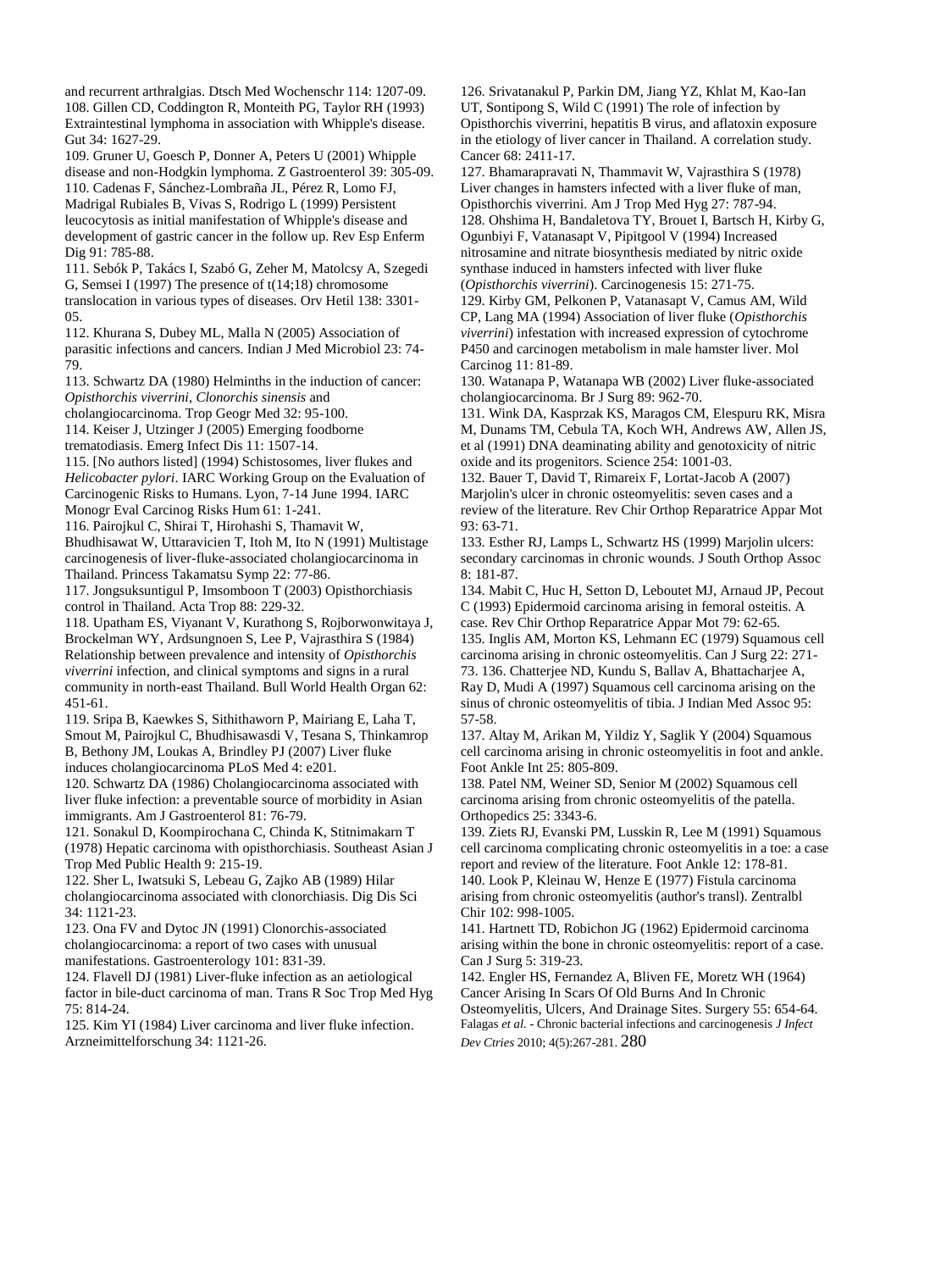143. Mendoza CB Jr, Easley GW, Leacock F, Gerwig WH Jr (1966) Epidermoid carcinoma arising in chronic osteomyelitis. W V Med J 62: 188-89.

144. Fitzgerald RH Jr, Brewer NS, Dahlin DC (1976) Squamouscell carcinoma complicating chronic osteomyelitis. J Bone Joint Surg Am 58: 1146-48.

145. Greenspan A, Norman A, Steiner G (1981) Case report 146. Squamous cell carcinoma arising in chronic, draining sinus tract secondary to osteomyelitis of right tibia. Skeletal Radiol 6: 149- 51.

146. Wu KK (1990) Squamous cell carcinoma arising from a chronic osteomyelitis of the ankle region. J Foot Surg. 29: 608- 12.

147. Goldberg DJ, Arbesfeld D (1991) Squamous cell carcinoma arising in a site of chronic osteomyelitis. Treatment with Mohs micrographic surgery. J Dermatol Surg Oncol 17: 788-90. 148. Su JI, Ueng WN, Shih HN, Hsu WW, Shin CH (1993)

Squamous cell carcinoma arising in chronic osteomyelitis- clinical analysis of 7 cases. Changgeng Yi Xue Za Zhi 16: 39-46. 149. Kirsner RS, Spencer J, Falanga V, Garland LE, Kerdel FA (1996) Squamous cell carcinoma arising in osteomyelitis and chronic wounds. Treatment with Mohs micrographic surgery vs amputation. Dermatol Surg 22: 1015-18.

150. Chang A, Spencer JM, Kirsner RS (1998) Squamous cell carcinoma arising from a nonhealing wound and osteomyelitis treated with Mohs micrographic surgery: a case study. Ostomy Wound Manage 44: 26-30.

151. Sonin AH, Resnik CS, Mulligan ME, Murphey MD (1998) General case of the day. Squamous cell carcinoma arising in a chronic draining sinus tract as a complication of chronic osteomyelitis. Radiographics 18: 530-32.

152. Saglik Y, Arikan M, Altay M, Yildiz Y (2001) Squamous cell carcinoma arising in chronic osteomyelitis. Int Orthop 25: 389-91.

153. Trent JT, Kirsner RS (2003) Wounds and malignancy. Adv Skin Wound Care 16: 31-34.

154. Akbarnia BA, Wirth CR, Colman N (1976) Fibrosarcoma arising from chronic osteomyelitis. Case report and review of the literature. J Bone Joint Surg Am 58: 123-25.

155. Baitz T, Kyle RA (1964) Solitary Myeloma In Chronic

Osteomyelitis. Report of case. Arch Intern Med 113: 872-76. 156. Denham RH, Dingley AF (1963) Fibrosarcoma occurring in a draining sinus. J Bone Joint Surg 45A: 384-386.

157. Johnston RM, Miles JS (1973) Sarcomas arising from chronic osteomyelitic sinuses. A report of two cases. J Bone Joint Surg Am 55: 162-68.

158. Kirshbaum JD (1949) Fibrosarcoma of the tibia following chronic osteomyelitis; report of a case. J Bone Joint Surg Am 31A: 413-16.

159. Lidgren L (1973) Neoplasia in chronic fistulating osteitis. Acta Orthop Scand 44: 152-56.

160. Morris JM, Lucas DB (1964) Fibrosarcoma within a sinus tract of chronic draining osteomyelitis. Case report and review of literature. J Bone Joint Surg Am 46: 853-57.

161. Waugh W (1952) Fibrosarcoma occurring in a chronic bone sinus. J Bone Joint Surg Br 34-B: 642-45.

162. Soong CV, Hughes D, Stirling I (1992) Verrucous carcinoma (epithelioma cuniculatum) plantare. Eur J Vasc Surg 6: 662-64.

163. Sedlin E, Fleming J (1963) Epidermoid carcinoma arising in chronic osteomyelitis foci. J Bone Joint Surg (Am) 45: 827-838. 164. Sankaran-Kutty M, Corea JR, Ali MS, Kutty MK (1985) Squamous cell carcinoma in chronic osteomyelitis. Report of a case and review of the literature. Clin Orthop Relat Res 198: 264- 67.

165. McGrory JE, Pritchard DJ, Unni KK, Ilstrup D, Rowland CM (1999) Malignant lesions arising in chronic osteomyelitis. Clin Orthop Relat Res 362: 181-89.

166. Mousa HA (2003) Bone infection. East Mediterr Health J 9: 208-14.

167. Gebhart M, Fabeck L, Muller C (1993) Malignant transformation of chronic osteomyelitis and its scar tissue: apropos of 3 cases. Acta Orthop Belg 59: 327-32. 168. Pérez-Diaz D, Calvo-Serrano M, Mártinez-Hijosa E, Fuenmayor-Valera L, Muñoz-Jiménez F, Turégano-Fuentes F, Del Valle E (1995) Squamous cell carcinoma complicating

perianal hidradenitis suppurativa. Int J Colorectal Dis 10: 225-28. 169. Jansen T, Plewig G (1998) Acne inversa. Int J Dermatol 37: 96-100.

170. Altunay IK, Gökdemir G, Kurt A, Kayaoglu S (2002) Hidradenitis suppurativa and squamous cell carcinoma. Dermatol Surg 28: 88-90.

171. Slade DE, Powell BW, Mortimer PS (2003) Hidradenitis suppurativa: pathogenesis and management. Br J Plast Surg 56: 451-61.

172. Yu CC, Cook MG (1990) Hidradenitis suppurativa: a disease of follicular epithelium, rather than apocrine glands. Br J Dermatol 122: 763-69.

173. Brook I and Frazier EH (1999) Aerobic and anaerobic microbiology of axillary hidradenitis suppurativa. J Med Microbiol 48: 103-105.

174. Rosenzweig LB, Brett AS, Lefaivre JF, Vandersteenhoven JJ (2005) Hidradenitis suppurativa complicated by squamous cell carcinoma and paraneoplastic neuropathy. Am J Med Sci 329: 150-52.

175. Alexander SJ (1979) Squamous cell carcinoma in chronic hydradenitis suppurativa: a case report. Cancer 43: 745-48. 176. Zachary LS, Robson MC, Rachmaninoff N (1987)

Squamous cell carcinoma occurring in hidradenitis suppurativa. Ann Plast Surg18: 71-73.

177. Mendonça H, Rebelo C, Fernandes A, Lino A, Garcia e Silva L (1991) Squamous cell carcinoma arising in hidradenitis suppurativa. J Dermatol Surg Oncol 17: 830-32.

178. Williams ST, Busby RC, DeMuth RJ, Nelson H (1991) Perineal hidradenitis suppurativa: presentation of two unusual complications and a review. Ann Plast Surg 26: 456-62.

179. Lapins J, Ye W, Nyrén O, Emtestam L (2001) Incidence of cancer among patients with hidradenitis suppurativa. Arch Dermatol 137: 730-34.

180. Crain VA, Gulati S, Bhat S, Milner SM (2005) Marjolin's ulcer in chronic hidradenitis suppurativa. Am Fam Physician 71: 1652, 1657.

181. Short KA, Kalu G, Mortimer PS, Higgins EM (2005) Vulval squamous cell carcinoma arising in chronic hidradenitis suppurativa. Clin Exp Dermatol 30: 481-83.

182. Maclean GM, Coleman DJ (2007) Three fatal cases of squamous cell carcinoma arising in chronic perineal hidradenitis suppurativa. Ann R Coll Surg Engl 89: 709-12.

183. Lapins J, Jarstrand C, Emtestam L (1999) Coagulasenegative staphylococci are the most common bacteria found Falagas *et al. -* Chronic bacterial infections and carcinogenesis *J Infect Dev Ctries* 2010; 4(5):267-281. 281